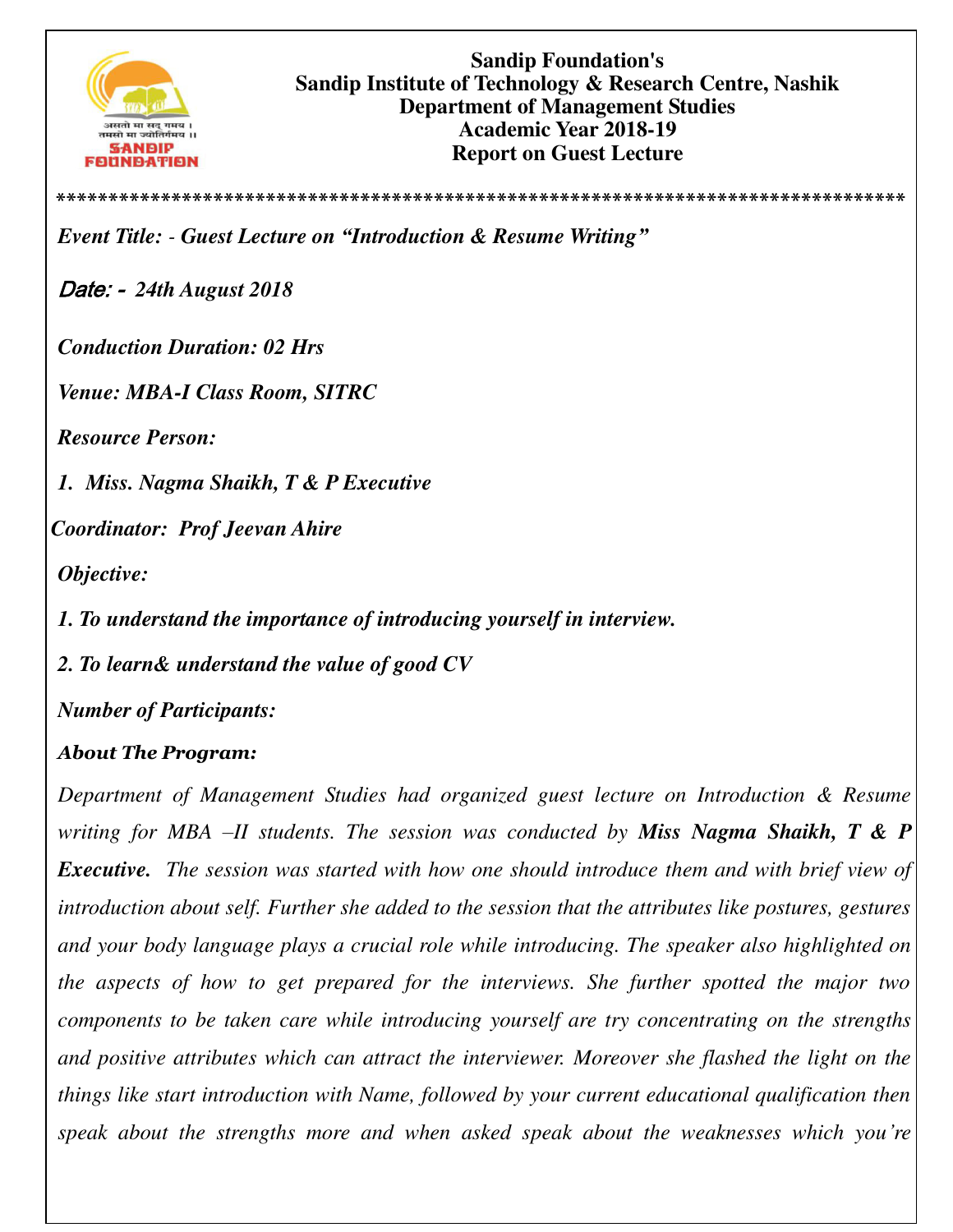*working upon to convert into your strengths. And while closing the introduction you should always say, 'thank you, that's all about me'.* 

*Further she spotlighted on the resume writing and what attributes your resume should contain. Your resume must have the title to it and it should never have I, Me and Myself in it. Resume should always be of one page. Always bold out the important contents of resume. And she concluded that your resume always speaks about you, before actually you get into the trend.* 

## *Outcome:*

*1. Students came to know the common mistakes they make while introducing themselves. 2. Students learnt about writing the professional resumes and they also understood the difference between resume, bio-data and curriculum vitae.* 

## *Photograph:*